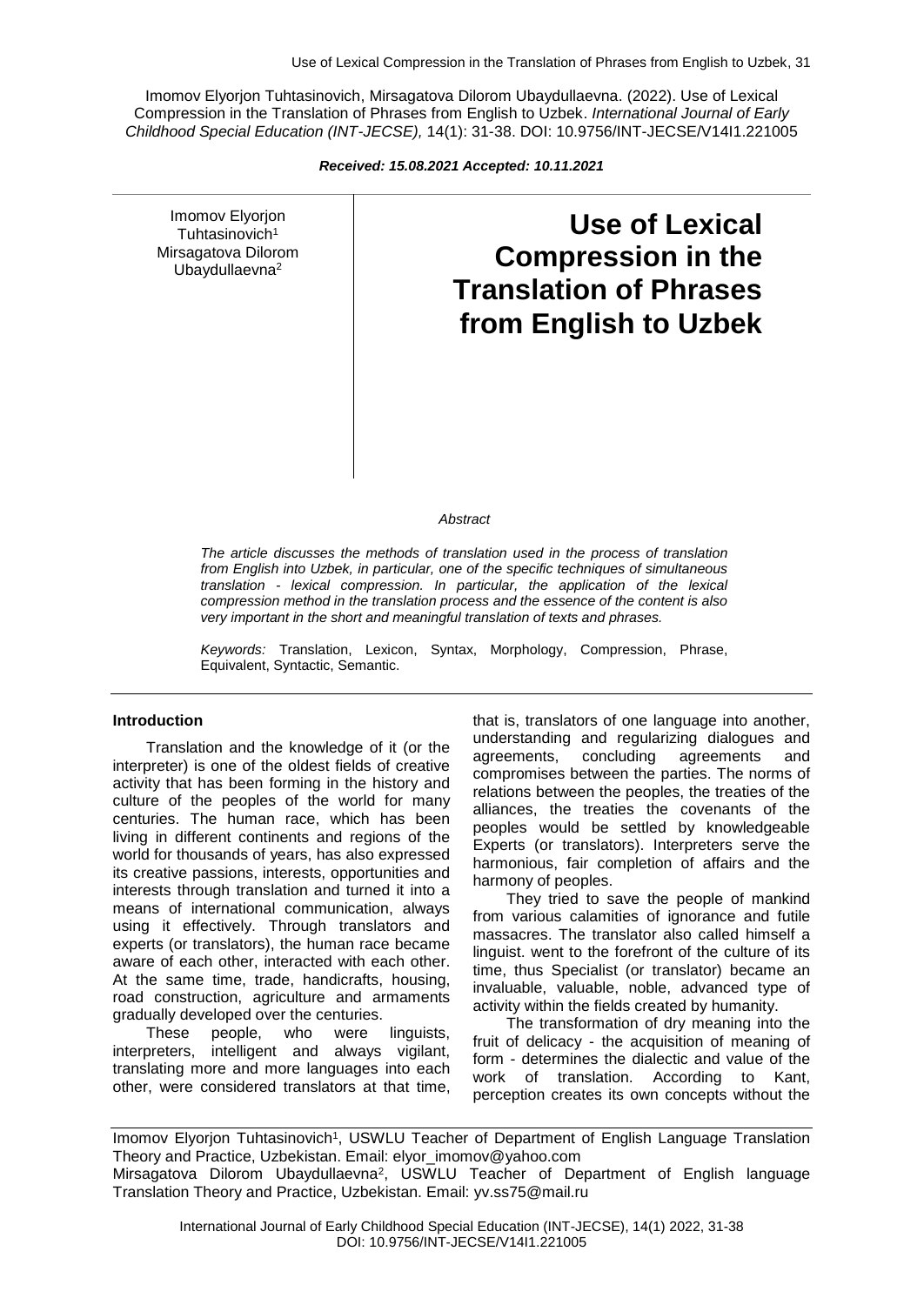control of the mind due to effective imagination: Kantcha "is the ability of the imagination to be spontaneous, natural." It is not an imaginary thing, but a working tool of the synthesis of emotion and perception. The word "голубой" is derived from the word "голуб" in Russian. Then a translator created from them a strange poetic, figurative word meaning "приголубит." The concept of "blue" in the essence of this word is preserved. But there are words that mean something completely different there is a word in Uzbek "kabutar" (pigeon).

It is interpreted only as language, heart, and beautiful examples are given from folk epics. In fact, the *ko'kay* is the fortress of the heart. Then: if we take the example of Hoiimat Asalgul's orphaned *ko'kayladi*.

It seems that the poet Trediakovsky once introduced the word "влияние", which was not yet in Russian, instead of two words that are incomprehensible and difficult to pronounce in Russian, another eighteenth-century poet, Heraskov, coined the word "двусмысленность" while Empress Ekaterina coined the word "высокопарность," meaning M.V. Lomonosov, on the other hand, introduced many new terms, neologisms, adapted to the pronunciation of many Russian languages.

Translation is a specific type of artistic and lexical activity that deals with language, thinking, and fantasy, as well as artistic, scientific creation. In artistic translation, meaning and style, along with color, occupy one of the main places in poetics. In the revelation and creation of his poetics, as mentioned above, the synthesis of Kant's perception and emotion, and the naturalness that arises from them, is of paramount importance. When we translate the word 'приголубит' into 'ko'kaylamoq', we are revealing the figurative power of the word. In translation, however, imagery and naturalness cannot be replaced by anything else.

Both in English and in Uzbek, translation as a whole has its own morphological and syntactic features of translation and methodology, which are reflected not only in speech, but also in phrases. In this regard, it is advisable to carry out analytical work on word combinations and their types in English. It is advisable to know the characteristics and lexical richness of the language before applying one or another method of translation.

#### **Materials and Methods**

The methodological basis of the reviewed research was the work of translation specialists who showed interest in the Translation of Phrases as the most complex type of interpretation (E.V. Breus, V.S. Vinogradov, L. Visson, V.N. Komissarov, L.K. Latyshev, M. Lederer, R.K. Minyar-Beloruchev, G.V. Chernov, A.D. Schweitzer, A.F. Shiryaev), as well as researchers in the field of grammar and syntax (V.G. Gak, A.I. Smirnitsky), in the field of psycholinguistics (V.A. Artemov, A.A. Leontiev) and intercultural communication (T.G. Dobrosklonskaya, O. Kade, S.G. Terminasova).

The main research units in the field of syntax are these phrases and sentences. The terminological description of the phrase is as follows - a single form formed by a combination of at least two independent words that are mutually exclusive in semantics and structure. There are the following types of phrases in English:

- 1. Equally connected: Nick and Jack, boy and girl, the sun and the moon;
- 2. Subordinate: Beautiful girl, good doctor, politially active;
- 3. Predicative: Nick's singing, him to sing, him changed, it being dark.

Phrases can be syntactically and asyndhetically related to each other.

By synthetic bond we mean bonding through binders (everybody but him, he and she, neither Jack nor Nick), and by asyndetic bond we mean bonding without any additions (handsome rich, Nick the singer, King Arthur). In English, the role of phrases is significant, as they reveal the meaning of the sentence and the essence as a key part of the intonation.

Words are connected to each other in two different ways:

1. Equal connection.

2. Subordinate connection.

Equal connection: in this case, one word is not subordinate to another, it is connected with each other by counting tones or equal connectives. For example: In the morning, children and women gathered near the madrasa - The children, women gathered at the traditional Islamic School in the morning. In this sentence, children, women are an example of equal connection. The following statements are an example of an equal connection. I saw a pen and a pencil on the table. (I saw a pen and pencil on the table). He bought apples, apricots, bananas yesterday (He bought apples, apricots and bananas last night).

Subordinate clause: in which one word is subordinate to another: the main sign of subordination is that one word interprets another word, subordinate clauses form a phrase.

The combination of two or more independent words in terms of grammatical and phonetic meaning is called a phrase. In the composition of a phrase, the words khokim and subordinate are distinguished the word whose meaning is explained and supplemented in the phrase is a subordinate word. The question is always given according to the dominant word, the word that answers the question is the subordinate word: a beautiful girl -beautiful girl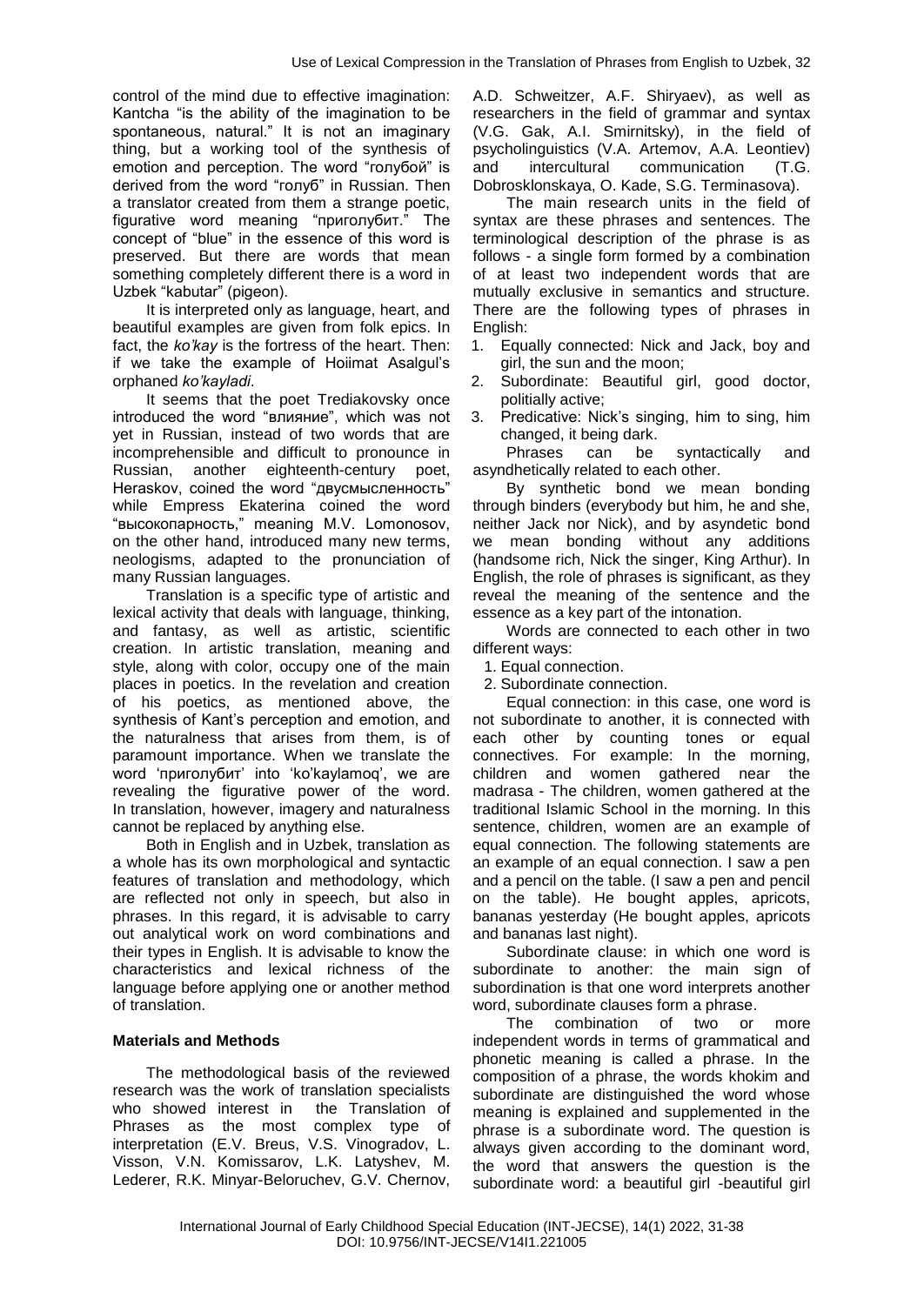(what kind of girl?). If the dominant word is expressed by a noun, adjective, number, pronoun, adverb, it is a noun compound. For example:

- A high building;
- All the children:
- A beautiful girl

A verb is a compound verb if the verb is expressed by the adverbial and action noun forms of the verb. A phrase chain can sometimes be a word in a sentence that is dominant over one word, subordinate to another, or a dominant word can be linked to several subordinate words, a subordinate word to several dominant words. This state of word combinations is called a phrase chain. As we have seen during the study of the structure of word combinations, the classification structure of word combinations in English and Uzbek is closely similar.

Explaining the specific difference between a phrase and a word, let's look at the analytical work on the topic: the word serves to express the thing, the sign, the person, the action in general, we understand "a book", "to go" means "to go" We understand The phrase also represents the thing, the sign, the action, and in this respect is similar to the word, but the phrase more accurately expresses the thing, the sign, the action, distinguishing it from another thing, the sign, the action.

- A pupil-a clever pupil
- A girl-a beautiful girl

In particular, the phrase must be distinguished from the compound word. They are as follows:

The words in a phrase retain their semantic independence, while the parts of the compound word lose their semantic independence. In comparison, however, the words in a phrase can be interchangeable, which is not the case in a phrase:

Children's book-the book of children; The father's coat-the coat of the father; The boy's bag-the bag of the boy;

The phrase and unit differ as follows.

- 1. The words in a phrase are freely interconnected and signify at least two concepts. The words in the phrase are combined to express a single concept.
- 2. Units that are semantically equivalent to one word and have become integral. It can therefore be given as a series of words in dictionaries. The words in it cannot be divided into dominant or subordinate units. Let's compare: a red pen phrase (determiner-defined), good bye phrase. Phrases are not given in dictionaries.

It is possible to replace the words in a phrase the phrase cannot be as follows: my mother's dress-the dress to my mother-my mother's shirt, her friends book-My book of his

friend; his friend's book. It follows that a word is a means of naming all kinds of action, quality, form, and other subject phenomena as a combination of words and a part of speech.

The relationship between a phrase and a sentence also takes different forms in English and Uzbek.

1. The speech is said in a completed tone, expressing a sentence of opinion, affirmation or denial.

The street is big. The phrase is pronounced in a counting tone: A good mind First, the preposition comes after: A clever rich- smart boy; A big street; A high degree; If they are relocated, the sentence is: the street is big: the boy is clever; the degree is high. In conjunction, the word to follow comes in the form of adjectives, adverbs, and other words in their function. A red flower, A gold ring; The preposition comes from the noun and verb phrases. Phrase analysis:

- a. The phrases in the sentence are identified.
- b. The head and follow-up words are defined.
- c. The connection method of the preposition and the preposition is determined.
- d. The type of a phrase is determined by the keyword group.
- e. The structure type of a phrase is determined.
- 2. A sentence can also consist of a single word, and it is formed by cut suffixes, and the phrase always consists of at least two independent words: The spring. All the students are hoppy. The following word is attached to the main word using the following methods.
	- 1. Adaptation. This is the person-number match of the preposition and the follow-up word. In this case, the preposition and the adverb are combined with the accusative case and the possessive suffix: the prepositional suffix is added to the adverb, and the possessive suffix is added to the preposition (sometimes both).

For example: my brother's book, my father's car, my sister's dress; The holder and the cut are also connected using the adaptation method. Adaptation can sometimes be reduced to a predicate or possessive suffix. Our school.

2. Conjugation: The combination of the following word with the head without a grammatical device only in terms of meaning or word structure is called conjugation. It is a word to always follow in conjunction.

In the process of translating phrases, special attention should be paid not only to the constructive structure, but also to the semantic dimension:

Before doing this, it is necessary to dwell on the method of compression and its application in translation: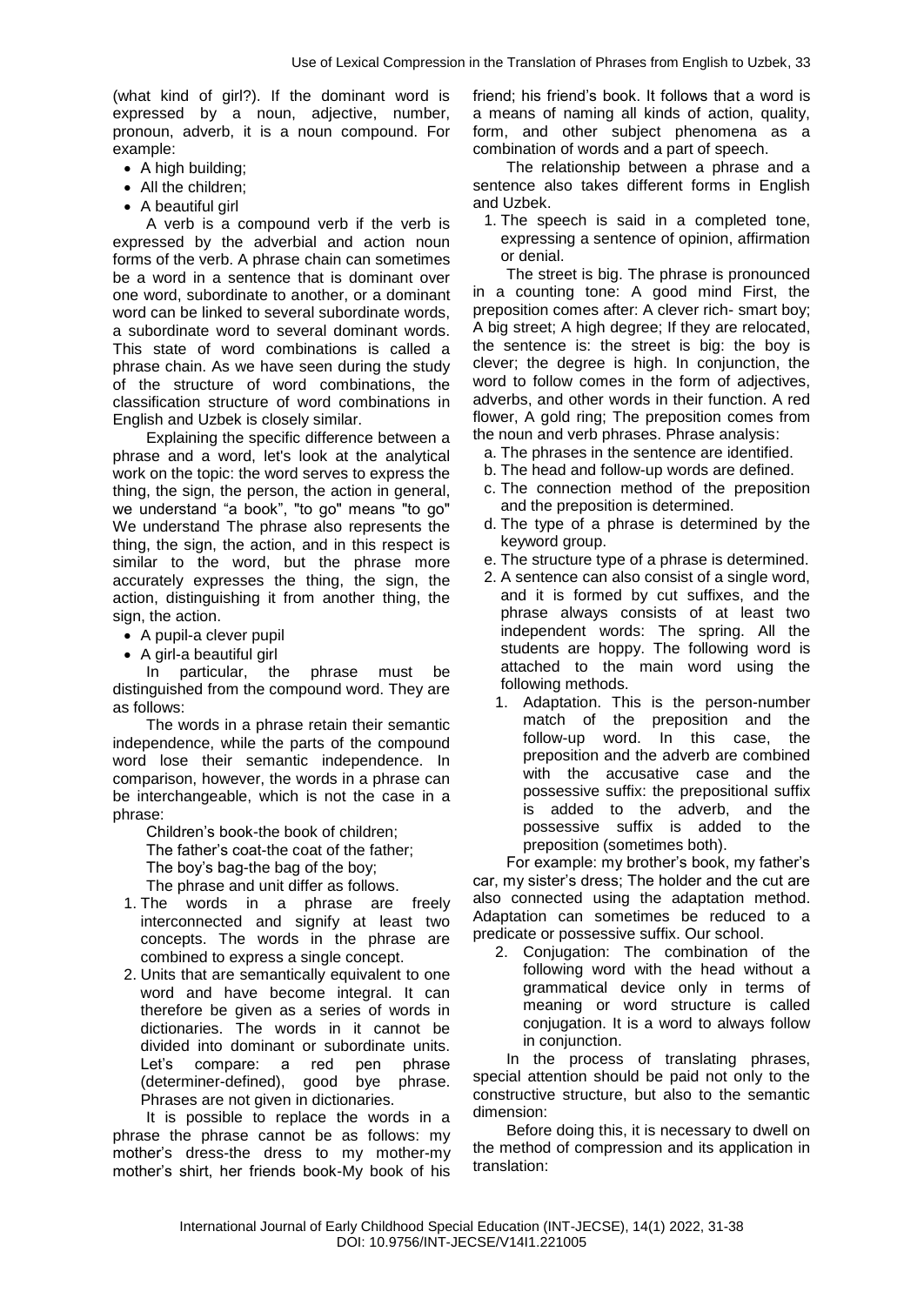The process of compression in translation is characterized by the conciseness of information, its expression in few words, and its giving of basic meaning. For example: Syntactic, lexical and semantic interpretation can occur when translating from English to Uzbek:

- 1. Dividing a complex sentence into several simple sentences. Example: I saw the beautiful place where I remembered how I had spent the days with my girlfriend there. I saw a very beautiful place. Then I remembered the days I spent there with my girlfriend.
- 2. It is possible to use adjectives or adjectives instead of adverbs. For example: The book which was written last ear was sold-A book written last year was sold.
- 3. Participle or qualitative compounds are noun and equine compounds. For example: A piece of electrical equipment used for cutting into very small pieces- mincer or meat grinder.
- 4. Instead of word groups, single words and abbreviations of states or organizations are used. For example: The United States of America involving the use of force;
- 5. Lexical compression, i.e., expression in fewer words. Miss. - In particular, attention should be given to the use of appropriate and immediate technology where possible.
- 6. Semantic compression; it is the use of rhymes instead of live horses. For example: Tom and John went to the garden - They went to the garden. For the same flow of English and Uzbek speech, it is the process of translating complex sentences of the language you are translating into a few simple sentences. When translating a complex sentence from one language to another, it can be translated simply by two simple sentences.

The expert (or interpreter) must understand the ideas that form the basis of the speech and give them sufficient emphasis during translation. The first way to understand speech is to identify the concepts that form the basis of that speech, and the second is to analyze the connections between those concepts.

A speech is not just a collection of several sentences, but the fact that the sentences are connected to each other by certain rules, and this connection is an indicator that determines the main content of the speech.

The essence of compression is "squeezing" which is used as one of the main technologies of oral translation speech.

Compressively translating phrases and sentences from English to Uzbek is a way of expressing the full content in abbreviated form.

The principle of compression is one of the most widely used methods in the theory and practice of translation. Compression manifests

itself objectively in translation. In translation, compression removes the rest of the information by converting the original text into a concise form. This is also the meaning of shortening the context according to the pronunciation and essence of the language (Salakhova, E.Z., & Shamsitdinova, M.G. (2020)).

Studies show that the method of shortening not only a whole sentence, but also a compound translation in simultaneous translation not only saves time, but also makes the main content into a concise summary. This allows you to achieve a great result in 1-3 seconds, and at the same time the processing of data received from the sender is achieved by coordinating the translation of the previous speech segment. Experimental data show that a loss of 150–2 n per minute and a message rate of 00 words resulting in postspeech (blind) content loss is the upper limit, and the possibility of simultaneous translation is reduced (Abdurakhmonova N., Isroilov J. 2018). Therefore, the speaker must compress individual segments of the synchronized text at high speed of speech, otherwise it may output in time.

It is important to understand the semantic chain of what is being said by the audience. Therefore, the expert (or translator) is obliged to separate and convey the context from the text. It follows that only texts that contain a certain amount of redundant information compressed in simultaneous translation, as well as in the process of semi-synchronization (repetition of each other).

According to A. Martin, at first superfluous things and words may seem like a useless waste of articulatory energy, but it is still a necessary condition for successful communication, because "often it leads to a decrease in mental energy" (Bobojon o'g'li, N. (2019)).

In fact, it is a difficult task for anyone, even the most experienced person, to work in both content and fast format at the same time. For example, a series of translations of redundant texts such as instructions for use of a drug, their legal provisions and documents, translation of financial statements, legal documents, instructions on the operation of a machine, device or other mechanical device, etc. lead to poor quality of this process. A more or less adequate interpretation of such phrases will only yield a successful result when the expert (or translator) himself has a high level of competence and uses an economical method.

On the other hand, media sources, sociopolitical and scientific-popular texts do not have a sufficient level of vocabulary and most of them can become the material that reduces the mental energy mentioned above. This is why by saving the synchronization of the translation in terms of form one can expand the communication area to the scale he has planned.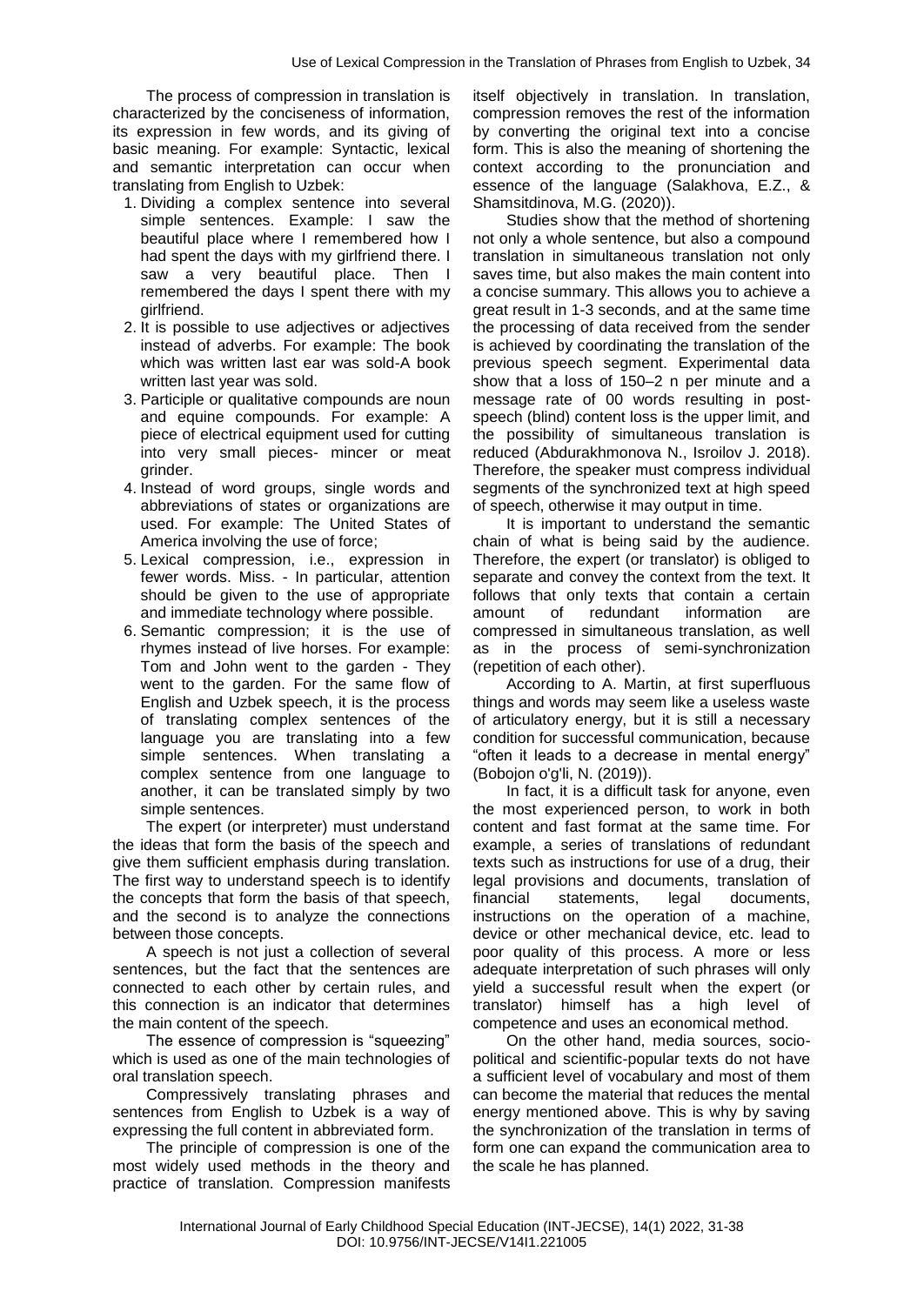The diversity of languages and the abundance of the vocabulary often facilitate translation. Of course, a written speech prepared in advance for an oral presentation will usually have less linguistic load than a spontaneous meaning, because it is possible to plan the amount of defined phrases.

However, despite the fact that it requires the accuracy of the material in the written text and the economy of linguistic means, the application of this method is a decisive factor. In simultaneous translation, despite the accuracy of the text and words, the exact translation process can often be confusing.

According to L. Visson, "the ability to compress and shorten live speech is one of the first skills in the art of simultaneous translation" (Abdurakmonova, N., 2017).

There is an idea that the higher the redundancy of the language, the easier it will be for the synchronizer to work. This idea has a right to exist.

"In a number of semantic groups, a single semantic segment results from an oversupply of observed data."

It is self-evident that the brevity of the material presented and the redundancy of the text are inversely proportional to each other. Laconic, professionally structured, and validated texts also contain redundant information, but it is the Expert (or the translator) who shortens it with phrases to create pauses so that it is understandable to the listener.

According to long-term observations, the lower the professional level and culture of the speaker, the more redundant his speech will be (Salakhova, E.Z., & Shamsitdinova, M.G. (2020)).

Excessive speech makes it difficult to understand and the lack of logic complicates the presentation of material by the Expert (or translator) to highlight important (basic) information and delete irrelevant information.

Ultimately, they all lead to decision-making and text editing and shortening at the same time. At high speeds, the probability of errors in this process increases (Abdurakmonova, N., 2017).

Thus, compression reduces the excess amount of message. It is worthwhile to comment on the second type of compression method, which is a key component of the study.

### *Lexical-phraseological Compression can be applied as follows.*

a. When several phrases and proverbs have the opportunity to replace words in general by abbreviating their synonyms.

Thus, in the example of synonymous compounds to translate meanings such as to be on the alert, to be on a standby, instead *of to be in a state of combat readiness*, such as "*stay*  *awake*" or a state of combat readiness, is preferred due to the brevity of the first two words, with the latter version being shortened in exactly the same way, despite its use in more oral discourse.

## **Discussions and Results**

Use of compression in proverbs: Two synonymous proverbs, "*there is no accounting for tastes*" and "*tastes differ*", were chosen and used in simultaneous translation. The same method applies to our language: the equivalents are "The blind find the blind in the dark" or "The blind find the blind in the dark." As we have seen, in the first variant there is a compression of the translation by means of a phrase or a synonym in the article, which is not a translated translation of the two languages, but a comparative analysis.

On the other hand, by simply using inverse equivalents, and so on:

It's the other way round-just the reverse (on the contrary), one of these days-someday (everyday), to make a clean breast of somethingto come clean-to confess something (to be honestly acknowledged), to make a mess of something-to mess up (distraction), to make/cut a long story short- in a nutshell-in brief (so in a word, the conclusion), to take on board–to note (access to service, go-to service), which nationality you belong to -ethnicity, minority-minority, high-level meeting-summit, such activities -activities, to dream-wishful thinking, etc.

Above we have also considered the methodology of translating phrases and parts of speech into one language and two languages.

In some cases, the means of compression may be the replacement of stable joints with additives. For example: across the globe globally; from a theoretical point of view - in theory - theoretically - from a theoretical point of view); from a practical point of view - practically (in the objective practical sense); one may suppose that - supposedly, (presumably); as has been reported - reported; there have been allegations that… - allegedly, (according to unconfirmed reports, - said); there are arguments that - arguably, (this is a contentious position, - you can argue), etc.

Obviously, a professional (or translator) should not only translate synonymous series individually, but should do so in the case of analyzing texts within sentences as a whole.

Knowing lexemes, synonymous phrases, including phrases, proverbs will not only increase the adequacy of the translation, but also help to perform compression by choosing the most concise version.

The use of abbreviations and abbreviations also helps in a concise translation text. Example: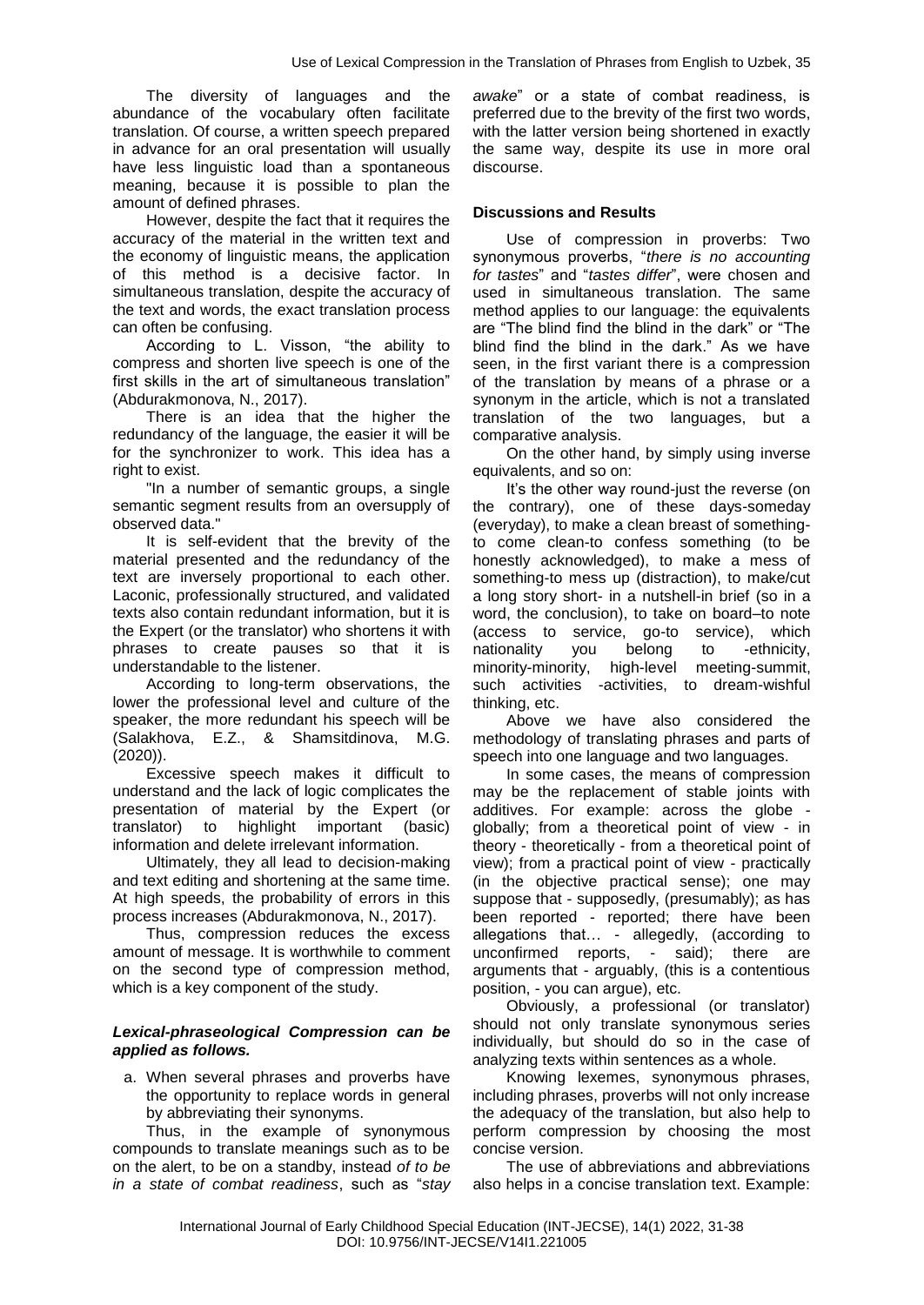ICRC (International Committee of the Red Cross) - ICRC (International Committee of the Red Cross); GNP (gross national product) - GDP (gross domestic product); IMF (International Monetary Fund) - IMF (International Monetary Fund); IAEA (International Atomic Energy Agency) - IAEA (International Atomic Energy Agency); HIV (human immunodeficiency virus) = HIV (Human Immunodeficiency Virus); U-turn = 180 degree turn / turn.

Some abbreviations are so specific that they are used only within a particular organization or company, examples of such abbreviations are used in one of the refueling companies: LWC (lost work case) - YIVSB (event that occurred during lost work); PSSR (prestart safety review) - IOTXT (Pre-work safety inspection); CP (Cathode Protection) –KH (cathode protection); RFA form (request for action form) - a request for troubleshooting; FWL (foreign worker license) - ChEFML (foreign labor license); DAFW (days away from work) –IKY (loss of working days); SAT (site acceptance test) - site tests.

An Expert (or translator) working with abbreviations as one of the means of compression should not only know them, but be able to pronounce them instantly, on the other hand, there are cases where you have to work with abbreviations without decoding, because the full version is known to Experts, but not always a familiar phrase for us, e.g. DNA (deoxyribonucleic acid) = DNA (deoxyribonucleic acid).

## *Skillful Use of Terms*

To use this method as a component of compression performance, one must know the field-specific phrases and be able to work with abbreviations. For a concise and skillfully translated process, of course, the lexical base and spiritual morphological source must be sufficient. Without this aspect, a qualified Expert Educator will not be able to carry out methodological work on the topic we are talking about.

## **Results and Discussion**

The rapid development of various fields of science and technology is leading to the emergence of special words to denote new objects, events and processes. Over time, these terms become an integral part of specialized formal communication. Even in today's globalization process, a world of phrases by experts in a particular field of knowledge has begun to emerge (Gorokhova, L.A. (2015)).

An expert (or translator), no matter how complex the terminology of a conference or seminar topic, can never master all field terms,

and it is also a difficult process to understand them in depth specific to a particular Expert.

*The method of semantic compression can also be widely used in the translation from English into Uzbek:*

Semantic compression is achieved by reducing the repetition of redundant words in the statement, eliminating tautology, for example: "Tomorrow a delegation of businessmen will arrive in Tashkent, the capital of our country" - Tomorrow a delegation of business people from Germany arrives in Moscow. There is no need to translate superfluous information, ie "the capital of our country." The translation of the phrase was also compressed in a manner similar to its form (adaptation, governance, or conciliation), with the capital of our country being removed as redundant. Of course, the phrase is removed here, but in its place a concise phrase was used. The content, which is not difficult to understand, is that the peculiarity of the type of compression also applies to the translation of the phrase, that is, abbreviated pronouns are used instead of live horses.

Syntactic compression, or in other words syntactic shortening, involves choosing a syntax that is short and simple compared to what it looks like in the original. Syntactic compression involves the following techniques:

a. Explain two or more sentences of a simpler structure instead of a compound sentence with several follow-up sentences.

When an expert (or translator) encounters such complex sentences, the structure of the source language, mentally divides it into semantic segments (syntagms) and translates them, that is, explains the obvious purpose concisely and simply.

Example: *"For example, we might ask people to express agreement or disagreement with a set of statements like, "those supporting competitive elections are doing harm to the country" or "to improve things in the country people should be given the opportunity to say what they want, even if that can lead to public disorder".*

When these types of sentences are encountered, they should be separated. Keywords should be saved by discarding insignificant, tautological and other unnecessary information.

The synchronizer, who deals with the elimination of redundant data, always strives to make the translation clear. According to L. Visson, with simultaneous translation, the syntax of text and phrase is always simpler, and the average length of sentences is always slightly shorter than when working on the same text in writing (Abdurakmonova, N. (2017)).

b. Replacing a complex sentence with a simple one.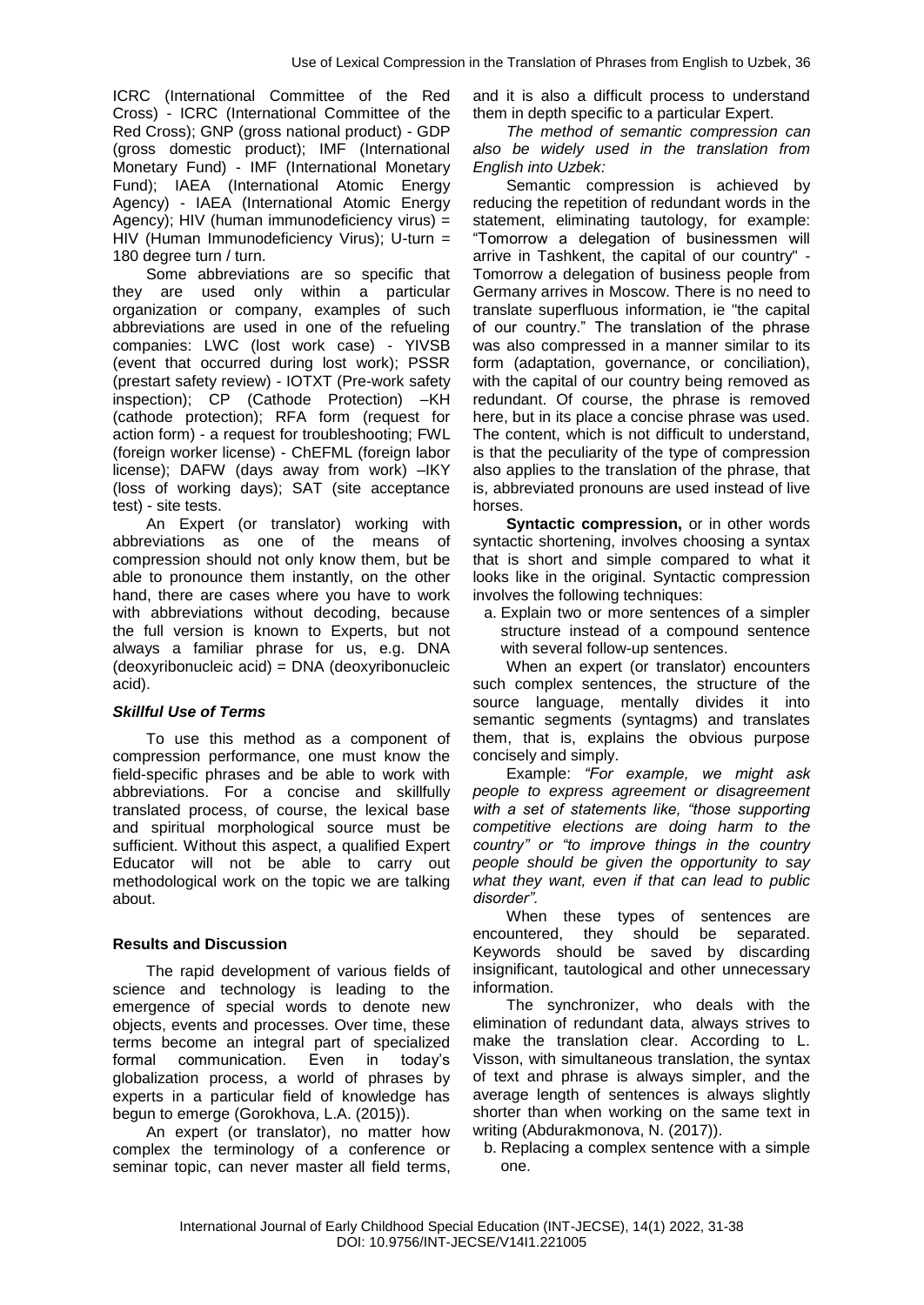Often such compression is facilitated in a positive way. For example: "At the moment this employee is busy making a monthly report." "We watched the cattle unload." - "We saw the goods being unloaded". "There are engines in the warehouse that need to be delivered to the port." - "In the warehouse there are engines to be delivered to the port." This reduces the complexity of the sentences in the sentence and at the same time compresses

- c. Replacing a relative clause with a cut, for example: Speaker: "Now we can draw conclusions from everything that has been said before." Translation: "That said, we may conclude that".
- d. Replacing a follow-up sentence or a cut-off sentence with a preposition: *"Due to the fact that we were confronted with unintended circumstances, we may face a delay in the delivery of goods"*. "There may be a delay in the delivery of goods due to unforeseen circumstances." (We have translated the phrases describing the unexpected situation at the beginning of the sentence, separating them from the additional parts of speech.
- e. Use of short syntactic complexes (combinations-word combinations), for example, absolute participial and nominative constructions (see above), as well as the use of other economical, i.e. abbreviated syntactic constructions. The translation of the sentence is "Although he was not a conservative, he opposed the policy of interfering in the affairs of other states." can be abbreviated as follows: *"Although he was a neoconservative, he was opposed to the policy of interfering in other states' affairs"-"Although a neocon, he opposed the policy of interfering in other states' affairs".*
- f. Compression using modulation (semantic development technique)

Modulation (acceptance of semantic development) is a type of substitution in which a word (or group of words) is replaced by another word (or group of words) instead of a word (or group of words).

For example: "Бизнинг шифохонада жуда кўп сонли ётоқ мавжуд-уч юздан ортиқ" – "Our hospital can accommodate over 300 patients". Or "Ушбу лойиҳанинг амалда амалга оширилиши эҳтимолдан йироқ кўринади" – *"This project is not deemed feasible".* In this example, syntactic compression was combined with semantic compression, and they were also able to give a concise and concise conclusion.

Thus, compression is used as a technical method aimed at reducing the amount of redundancy of the message and the resulting reduction in the translation of the given text and the results of this study can be concluded that:

1. Synonymic compression is the compression of a sentence and phrases that are the subject of our research by using synonymous words and phrases in the same context.

- 2. Lexical-phraseological compression-a set of synonymous phrases, clicks, phrases, proverbs, words, etc. from which you can choose the shortest option from several variants or it is possible to replace them with a name;
- 3. Semantic compression means compression of the lexical-semantic structure of sentences by reducing the repetition of redundant words in a sentence, eliminating tautology, shortening and subtracting<br>semantic components, and material semantic components, and material reduction where necessary.
- 4. Syntactic compression is the selection of shorter and simpler constructions than indicated in the original, and the various syntactic transformations that can be performed using it;
- 5. Derivative (according to the educational and comprehensibility of words) compression- the use of word-forming tools that form content that allows verbal expression of phrases or syntagms.

The need to compress speech when synchronous or fast is related to serial translation (semi-synchronous - overlapping).

As a result of our research, we have studied the compactness of words translated from English into Uzbek by the method of lexical compression, as well as the need for individual compression skills required by each specialist-educator and translator in the general simultaneous translation process.

# **Conclusion**

In short, the practical significance of the compression method in the field of translation is extremely important, it allows you to translate phrases quickly and concisely, and therefore it is advisable to add the following suggestions and comments in the study of the subject:

- The use of different methods in translation not only improves the quality of work to some extent, but also contributes to the technological development and popularization of the language.
- The use of lexical compression can serve as an easy and innovative technology of teaching not only for translators but also for any person learning English.
- The compaction of the text ensures the integration of the relationship between the subject and the object in the research, and increases the brevity and content of the analytical conclusions.
- Lexical compression reveals new forms and constructive morpho-synthetic materials,